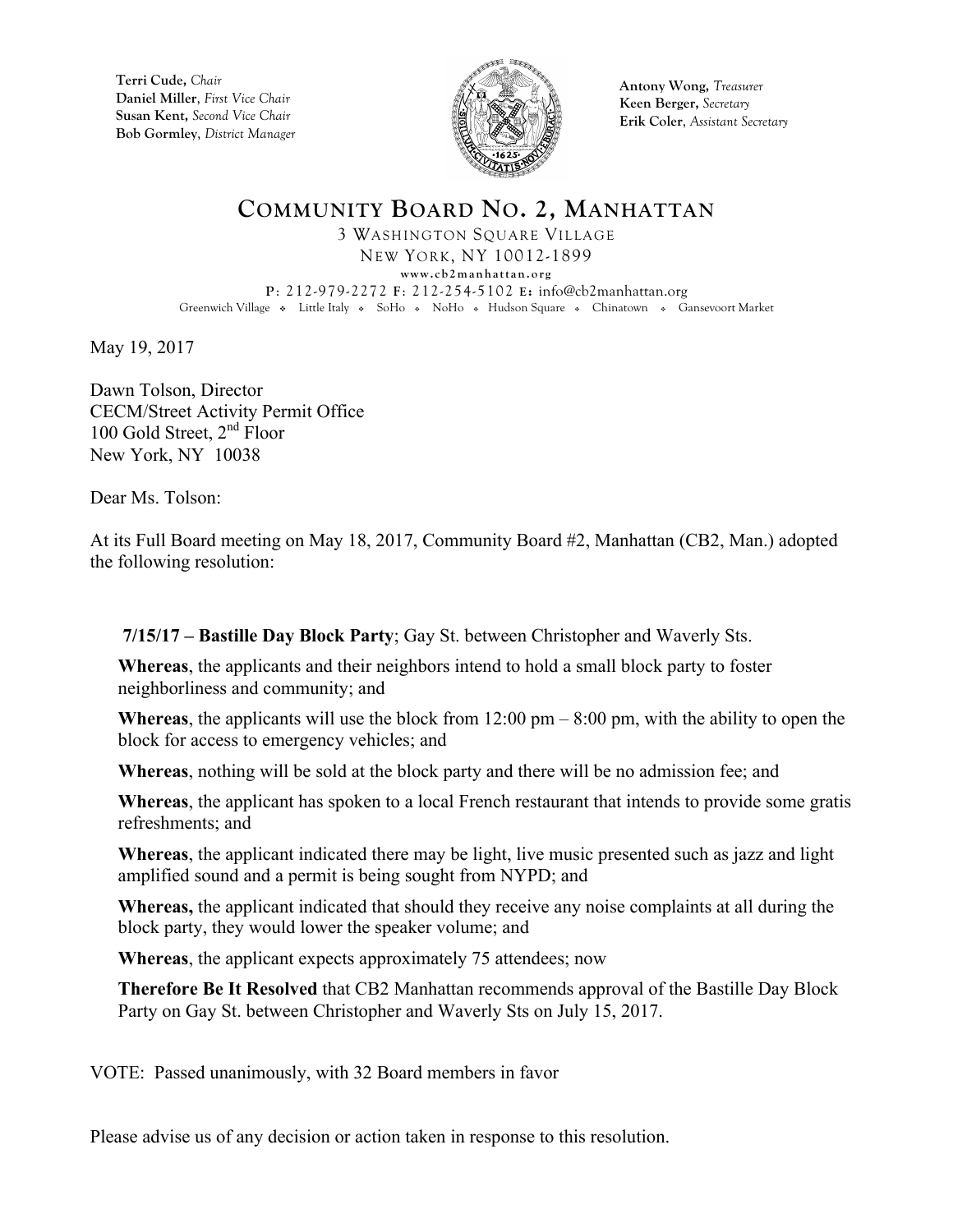Sincerely,

Veni Cude

Terri Cude, Chair Community Board 2, Manhattan

TB/fa

c: Hon. Jerrold L. Nadler, Congressman Hon. Brad Hoylman, NY State Senator Hon. Deborah J. Glick, Assembly Member Hon. Gale Brewer, Man. Borough President Hon. Corey Johnson, Council Member Dawn Tolson, Director, Street Activity Permit Office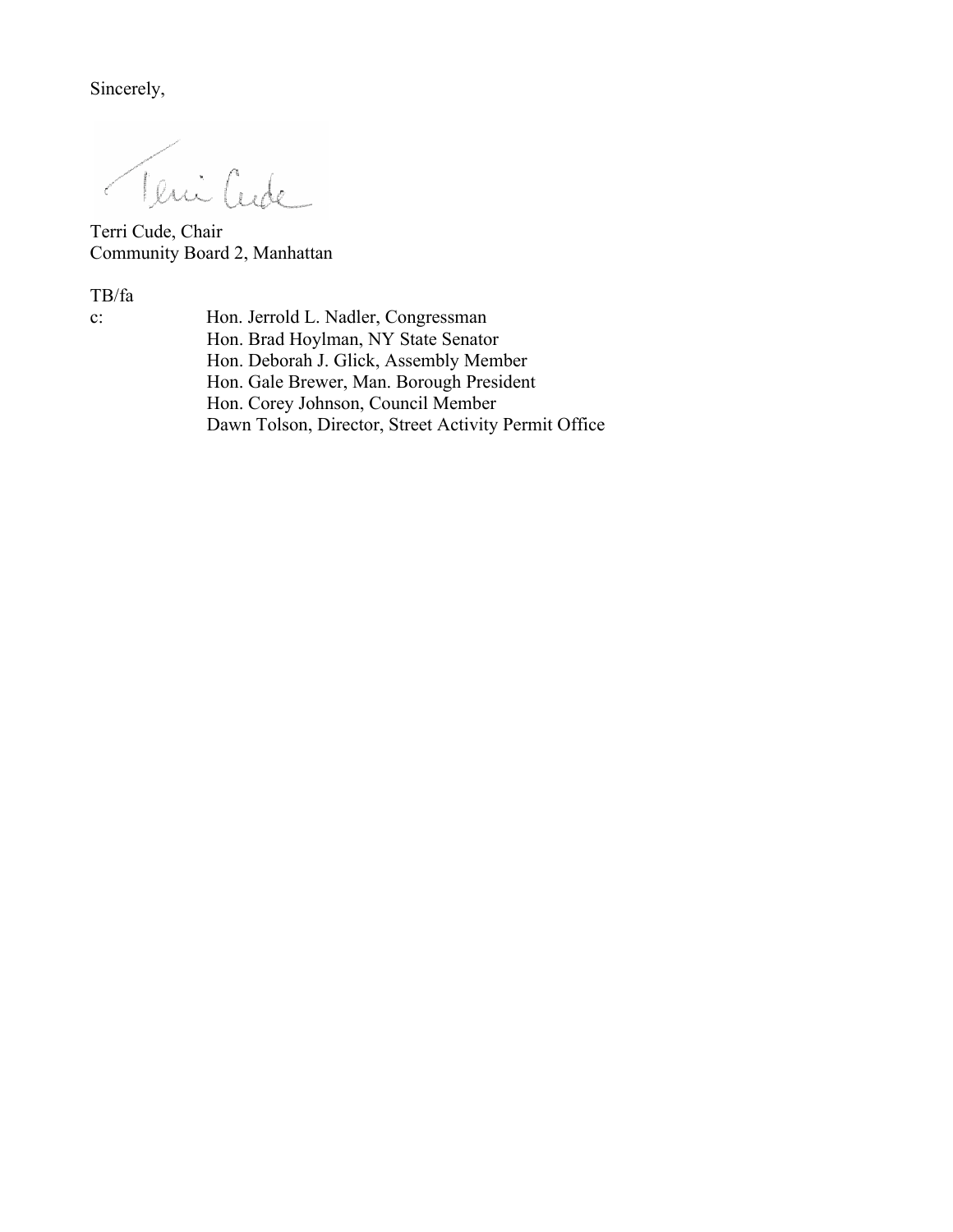

**Antony Wong,** *Treasurer* **Keen Berger,** *Secretary* **Erik Coler**, *Assistant Secretary*

## **COMMUNITY BOARD NO. 2, MANHATTAN** 3 WASHINGTON SQUARE VILLAGE NEW YORK, NY 10012-1899 **www.cb2manhattan.org**

**P**: 212-979-2272 **F**: 212-254-5102 **E:** info@cb2manhattan.org Greenwich Village . Little Italy . SoHo . NoHo . Hudson Square . Chinatown . Gansevoort Market

May 19, 2017

Dawn Tolson, Director CECM/Street Activity Permit Office 100 Gold Street,  $2<sup>nd</sup>$  Floor New York, NY 10038

Dear Ms. Tolson:

At its Full Board meeting on May 18, 2017, Community Board #2, Manhattan (CB2, Man.) adopted the following resolution:

 **6/10/17** – **Leslie-Lohman Museum Summer Celebration**; Wooster St. between Grand and Canal Sts.

**Whereas**, the applicant is the first and only accredited museum for LGBTQ art in the world with a commitment to exhibiting and preserving LGBTQ art; and

**Whereas**, the museum is located on the same block as the proposed street activity at 26 Wooster St; and

**Whereas**, the applicant wishes to host an event to celebrate LGBTQ rights by bringing community near and far together; and

**Whereas**, the applicant presented a letter from the Internal Revenue Service, dated August 21, 2014 stating that the applicant was granted tax exempt status under  $\S501(c)(3)$  of the Internal Revenue Code; and

**Whereas**, the applicant presented a sample flyer that they intend to use to advertise the event to their museum patrons which indicates that the event will take place from  $1 \text{ pm} - 4 \text{ pm}$ ; and

**Whereas**, the applicant presented an email from a representative at The Drawing Center, a museum and nonprofit exhibition space located at 35 Wooster St., indicating their intent to participate in the block festival with an informational table ; and

**Whereas**, the applicant expects approximately 200-499 attendees; and

**Whereas**, there will be three food vendors at the block festival who are not paying to participate in the event and the applicant has applied for a DCA Street Fair Vendor Permit; and

**Whereas**, the only amplified sound will come from the museum's own sound system and it will not be loud and will be used for background music and spoken word only; and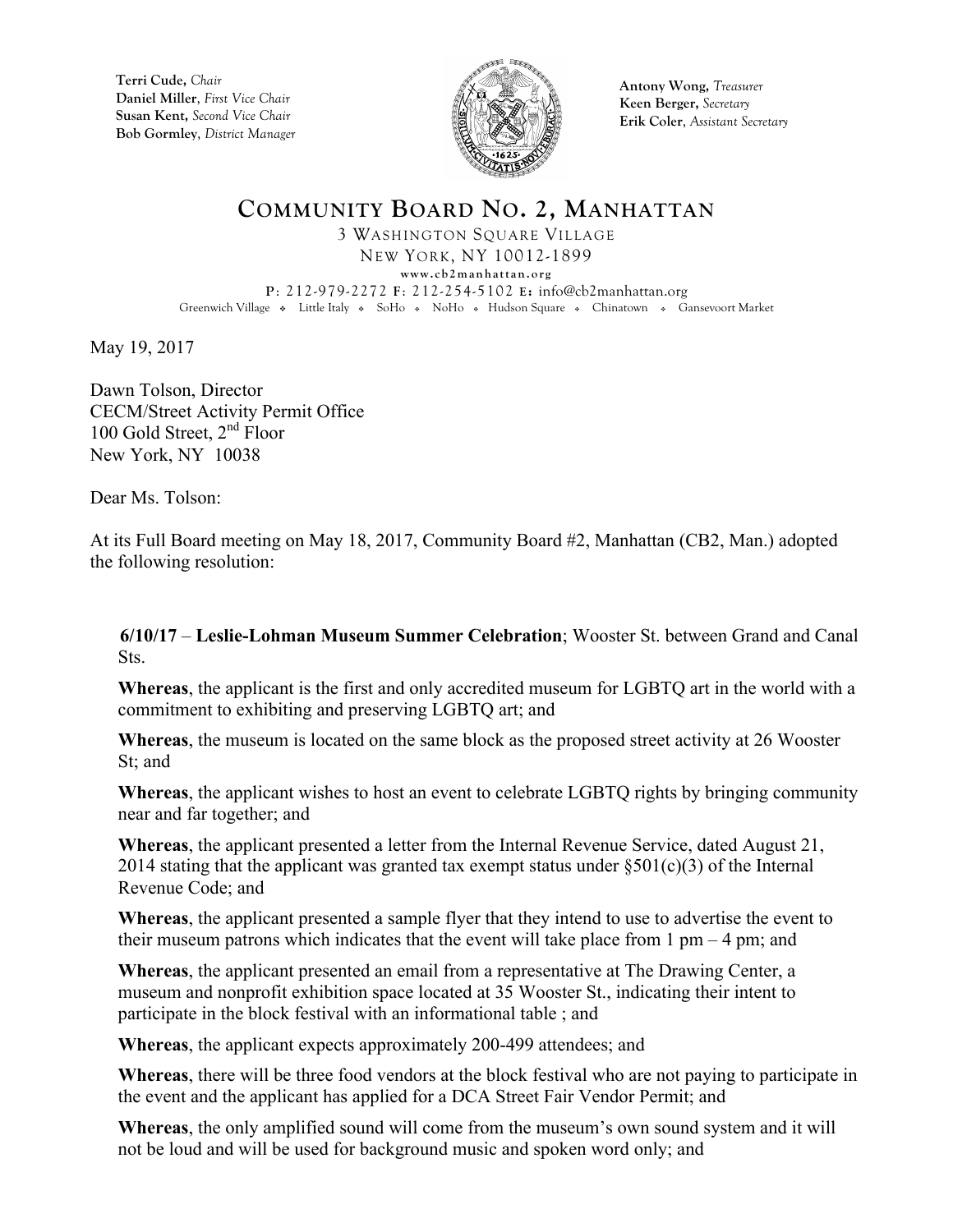**Whereas**, the amplified sound will be located on a small platform with room for the spoken word artist and the sound system, and the applicant has applied for a sound permit from the  $1<sup>st</sup>$  Precinct; and

**Whereas**, the applicant will begin to set-up for the festival at 10 am and will finish clean up by 4:30 pm and will close the street for as short a time is possible for set-up and break down; and

**Whereas**, the applicant only intends to use half the block as there is a long-term construction project on the other half of the block; and

**Whereas**, Community Board 2 member Maud Maron lives in a building on this block and attests that the applicant has been a thoughtful and responsible neighbor; and

**Whereas**, the applicant agreed to notify residents of the block about the festival with enough time so the residents can retrieve their cars from a garage on the block, if necessary; and

**Whereas**, the applicant presented a signed list of 28 supporters for the festival that the applicant collected walking around the block, although the signatories did not include an address; and

**Whereas**,the representative of the applicant indicated that she would be personally responsible for the clean-up of the event and the management of any refuse and indicated that there would be a dedicated clean up crew; now

**Therefore Be It Resolved** that CB2 Manhattan recommends approval of the Leslie-Lohman Museum Summer Celebration on Wooster St. between Grand and Canal Sts on June 10, 2017.

VOTE: Passed unanimously, with 32 Board members in favor

Please advise us of any decision or action taken in response to this resolution.

Sincerely,

Veni Cude

Terri Cude, Chair Community Board 2, Manhattan

TB/fa

c: Hon. Jerrold L. Nadler, Congressman Hon. Daniel L. Squadron, NY State Senator Hon. Deborah J. Glick, Assembly Member Hon. Gale Brewer, Man. Borough President Hon. Margaret Chin, Council Member Dawn Tolson, Director, Street Activity Permit Office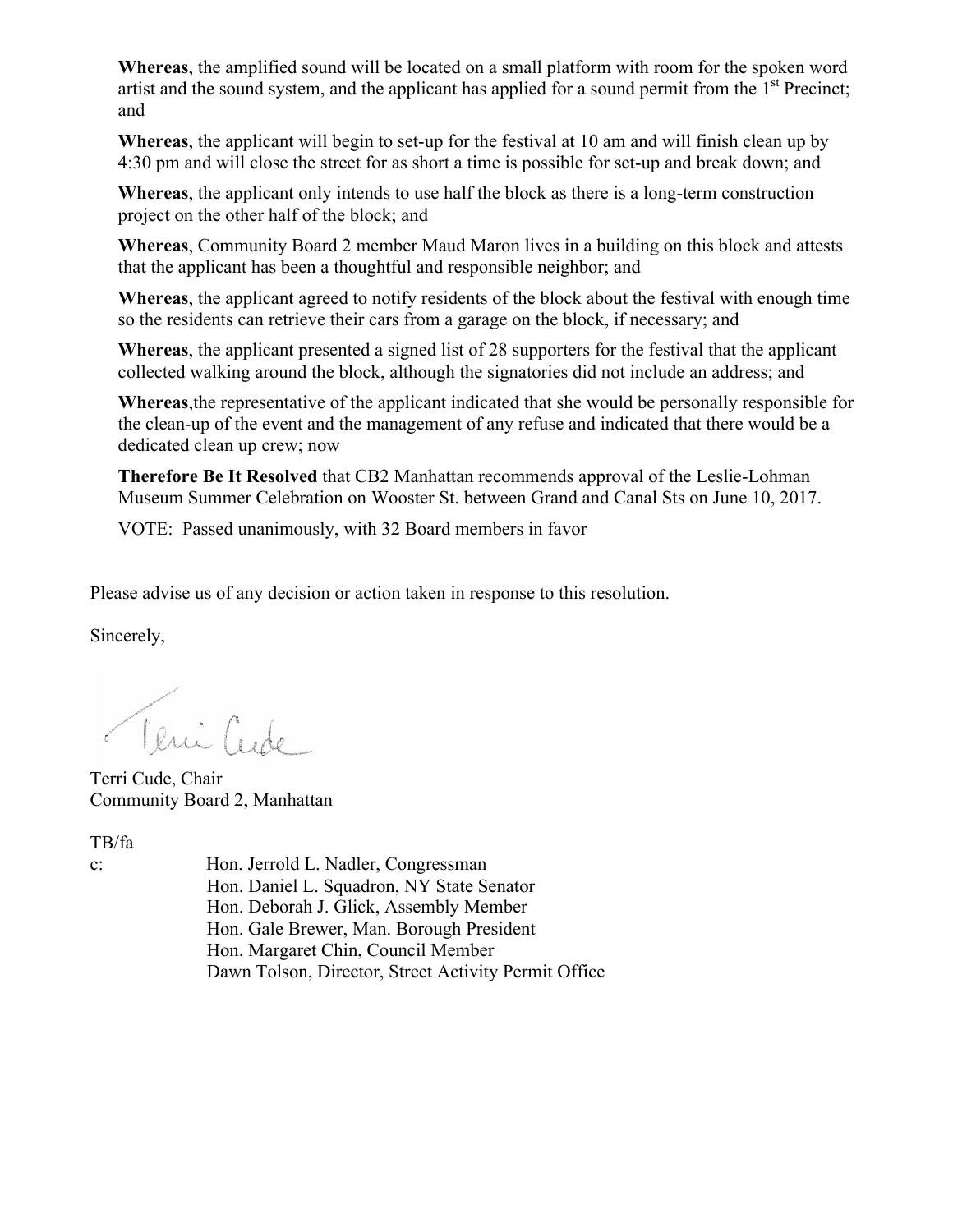

**Antony Wong,** *Treasurer* **Keen Berger,** *Secretary* **Erik Coler**, *Assistant Secretary*

## **COMMUNITY BOARD NO. 2, MANHATTAN** 3 WASHINGTON SQUARE VILLAGE

NEW YORK, NY 10012-1899 **www.cb2manhattan.org P**: 212-979-2272 **F**: 212-254-5102 **E:** info@cb2manhattan.org Greenwich Village . Little Italy . SoHo . NoHo . Hudson Square . Chinatown . Gansevoort Market

May 19, 2017

Dawn Tolson, Director CECM/Street Activity Permit Office 100 Gold Street,  $2<sup>nd</sup>$  Floor New York, NY 10038

Dear Ms. Tolson:

At its Full Board meeting on May 18, 2017, Community Board #2, Manhattan (CB2, Man.) adopted the following resolution:

**6/29/17** – **7/2/17** – **Louis Vuitton/ Supreme (Product) Launch**, Bond St. between Lafayette St. and Bowery.

**Whereas**, the applicant seeks a sidewalk and curb lane closure from 25 Bond Street extending east to Bowery for the purpose of corralling a line of up to 1000 (and possibly more) customers hoping to purchase new products being launched as part of a collaboration between Louis Vuitton and Supreme; and

**Whereas**, the applicant presented no plan to demonstrate how the applicant intended to corral the 1000 expected customers; and

**Whereas**, the applicant has not talked to any area businesses or residents about the plan to locate 1000 customers on this sidewalk for days at a time or how they intend to mitigate any negative consequences; and

**Whereas**, the applicant intends to begin setting up stanchions along the length of the block starting at 9 pm on June 29, 2017 and would remove them through 5 am on July 2, 2017, which will create a loud disturbance both late at night and early in the morning; and

**Whereas**, the applicant indicated that this will be one of several product launches throughout the month of July 2017; and

**Whereas**, the applicant is leasing the retail space at 25 Bond St. solely for the use of these product launches and does not have any connection to Bond St. or its residents or businesses; and

**Whereas**, the applicant presented no line-management plan whether that be "first-come-firstserved," a mobile line reservation app or wristband system; and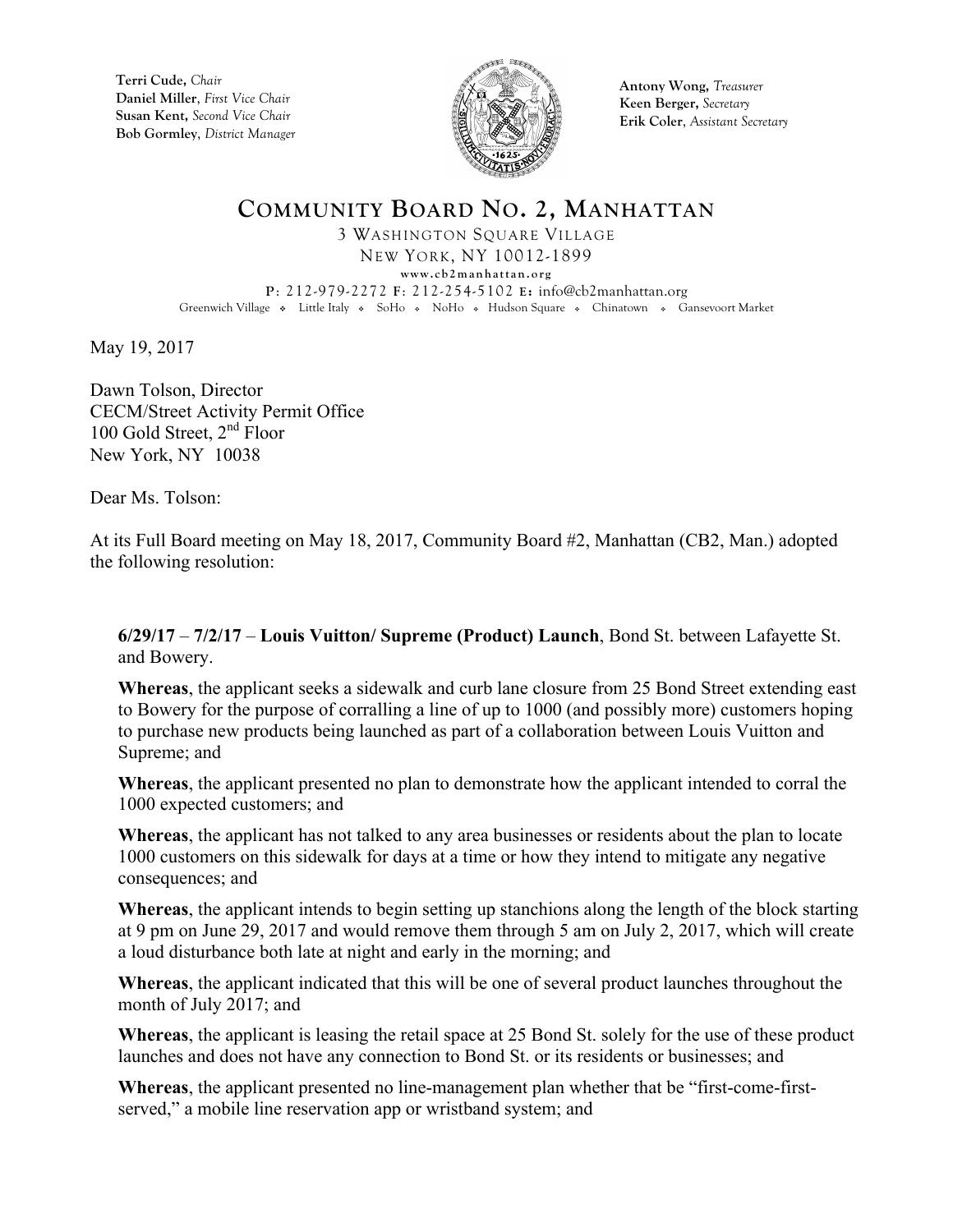**Whereas**, the applicant presented no plan as to where these 1000+ customers would use the bathroom while waiting for hours upon hours in the line; and

**Whereas**, the applicant presented no plan as to how they intend to allow residents of Bond St. to enter and exit their residences aside from breaks in the stanchions and possibly doing ID checks, which is an incredible burden for people wanting to reach their own homes; and

**Whereas**, the applicant presented no plan as to how wheelchair bound residents will access and exit their residences; and

**Whereas**, the applicant presented no plan as to how their 20-25 private security officers will perform crowd control, prevent line-holders from sleeping on the street overnight, or prevent line holders from engaging in public urination ; and

**Whereas**, the applicant was unable to articulate how this product-launch will benefit the community in any way; and

**Whereas**, the applicant was unable to articulate why a 2-day product launch requires 4 days of a full sidewalk and curb closure; and

**Whereas**, 5 residents of Bond St. attended the Quality of Life Committee meeting to express their strong disapproval of having their residential street overrun with 1000 people for days at a time; and

**Whereas**, Community Board 2 District Office received many emails from residents of Bond Street expressing their outrage that such an event was being proposed for this quiet street with many residents; and

**Whereas**, Community Board 2 has been inundated with these types of product launches creating disturbances and occasional altercations throughout the district; and

**Whereas**, product launches such as this are incentivized to attract large crowds as it garners more publicity for their products; and

**Whereas,** the applicant has chosen a retail location that is disproportionally small in relation to the amount of line-dwellers that is anticipated for this event; and

**Whereas,** the applicant stated that it did not know how many registers would be used to process sales for the 1000+ customers it anticipated for this event; and

**Whereas,** Louis Vuitton has a retail location at 1 East 57<sup>th</sup> Street that encompasses 20,000+ square feet on four levels that would be vastly more appropriate to host an event that is expected to generate 1000+ customers rather than the space at 25 Bond Street that encompasses 2,170 square feet; and

**Whereas**, one of the applicants, Supreme, has proven itself unable to manage product launches in an effective way, as the product launches they host at their retail location at 274 Lafayette create disturbances for area residents and businesses; and

**Whereas,** one of the applicants, Supreme, has a documented history of flouting NYC permit requirements for similar events, as evidenced by a letter dated May 2, 2017, issued by NYC Parks Manhattan Borough Commissioner, William Castro, to the President of Supreme, James Jebiia, in which he states that Supreme has held at least four unauthorized events in city parks and "not only prevented the general public from accessing large areas of public space" but also "failed to utilize safety and security measures appropriate to the size of the crowd and location;" now

**Therefore Be It Resolved** that CB2 Manhattan **STRONGLY** recommends **DENIAL** of the Louis Vuitton/ Supreme (Product) Launch, Bond St. between Lafayette St. and Bowery to be held from  $6/29/17 - 7/2/17$ ; and, now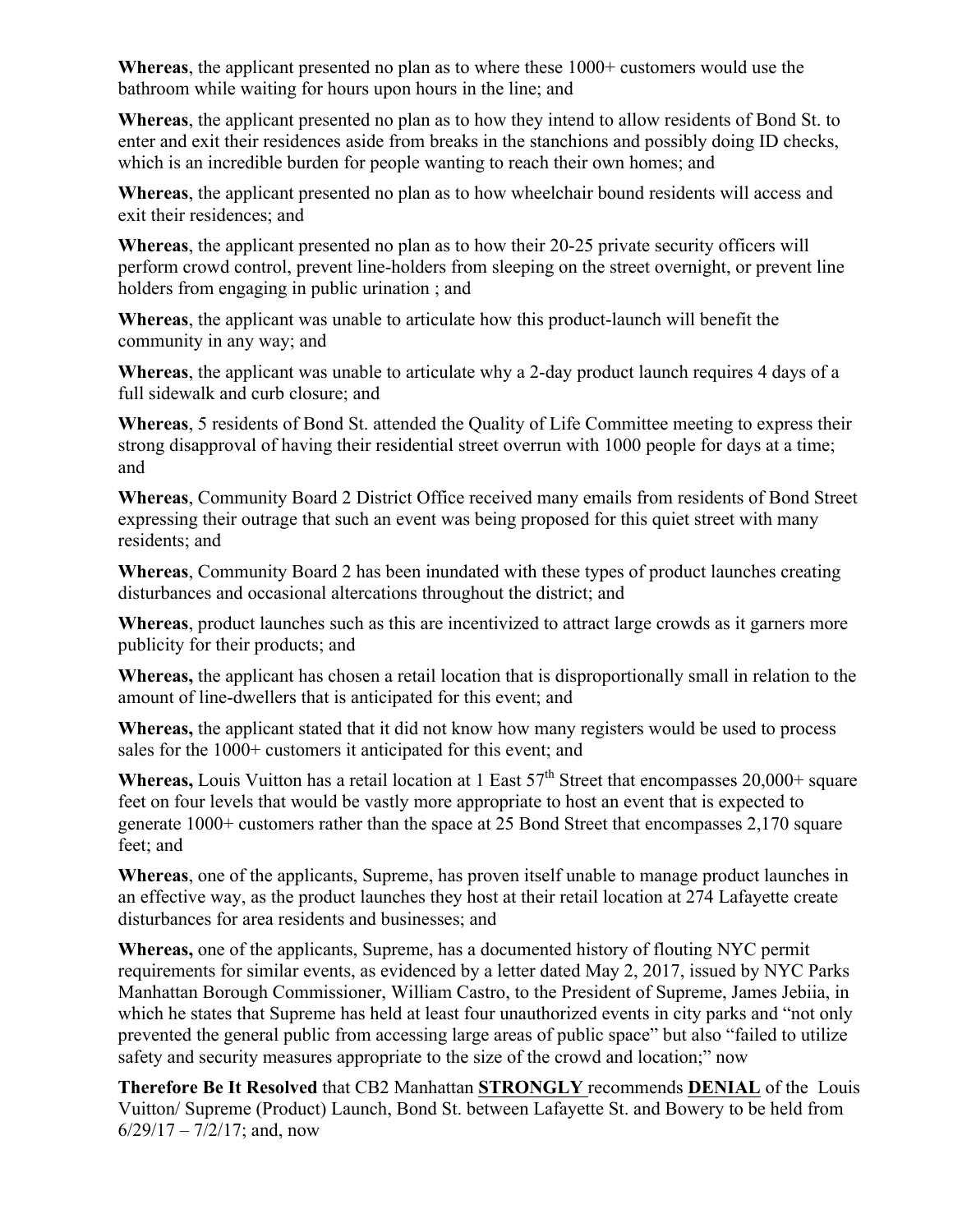**Therefore Be It Further Resolved** that CB2 Manhattan requests that the Street Activity Permit Office (SAPO) requires that any future applicant for a line-forming product launch to appear before CB2 with a comprehensive plan as to how the applicant intends to minimize or eliminate the unnecessary disturbances that have been plaguing our community for the past several years.

VOTE: Passed unanimously, with 32 Board members in favor

Please advise us of any decision or action taken in response to this resolution.

Sincerely,

Teni Cude

Terri Cude, Chair Community Board 2, Manhattan

TB/fa

c: Hon. Carolyn Maloney, Congresswoman Hon. Daniel L. Squadron, NY State Senator, NY State Senator Hon. Deborah J. Glick, Assembly Member Hon. Gale Brewer, Man. Borough President Hon. Margaret Chin, Council Member Dawn Tolson, Director, Street Activity Permit Office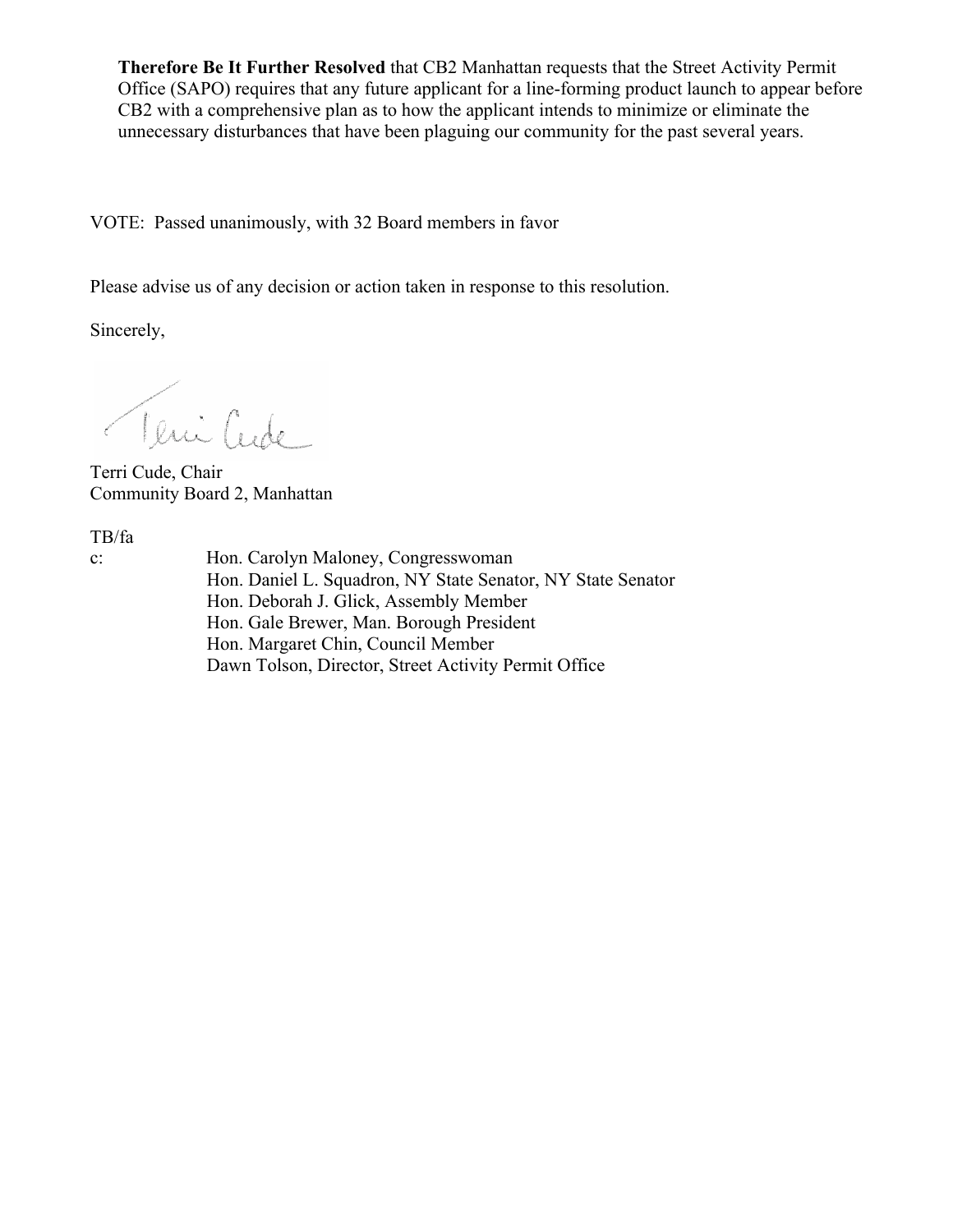

**Antony Wong,** *Treasurer* **Keen Berger,** *Secretary* **Erik Coler**, *Assistant Secretary*

**COMMUNITY BOARD NO. 2, MANHATTAN** 3 WASHINGTON SQUARE VILLAGE NEW YORK, NY 10012-1899 **www.cb2manhattan.org P**: 212-979-2272 **F**: 212-254-5102 **E:** info@cb2manhattan.org Greenwich Village . Little Italy . SoHo . NoHo . Hudson Square . Chinatown . Gansevoort Market

May 19, 2017

Dawn Tolson, Director CECM/Street Activity Permit Office 100 Gold Street, 2<sup>nd</sup> Floor New York, NY 10038

Dear Ms. Tolson:

At its Full Board meeting on May 18, 2017, Community Board #2, Manhattan (CB2, Man.) adopted the following resolution:

## **FYI/Renewal Street Activities:**

- **6/3/17-8/5/17 – Positively 8th Street Weekend Walk, West 8th St. between 5th and 6th Aves.**
- **9/9/17 – Overseas Chinese Mission Community Fair, 154 Hester St. between Elizabeth and Mott Sts.**

**Therefore be it resolved** that CB2 consider approval of these renewals.

VOTE: Passed unanimously with 32 Board members in favor.

Sincerely,

Teni Crode

Terri Cude, Chair Community Board 2, Manhattan TB/fa